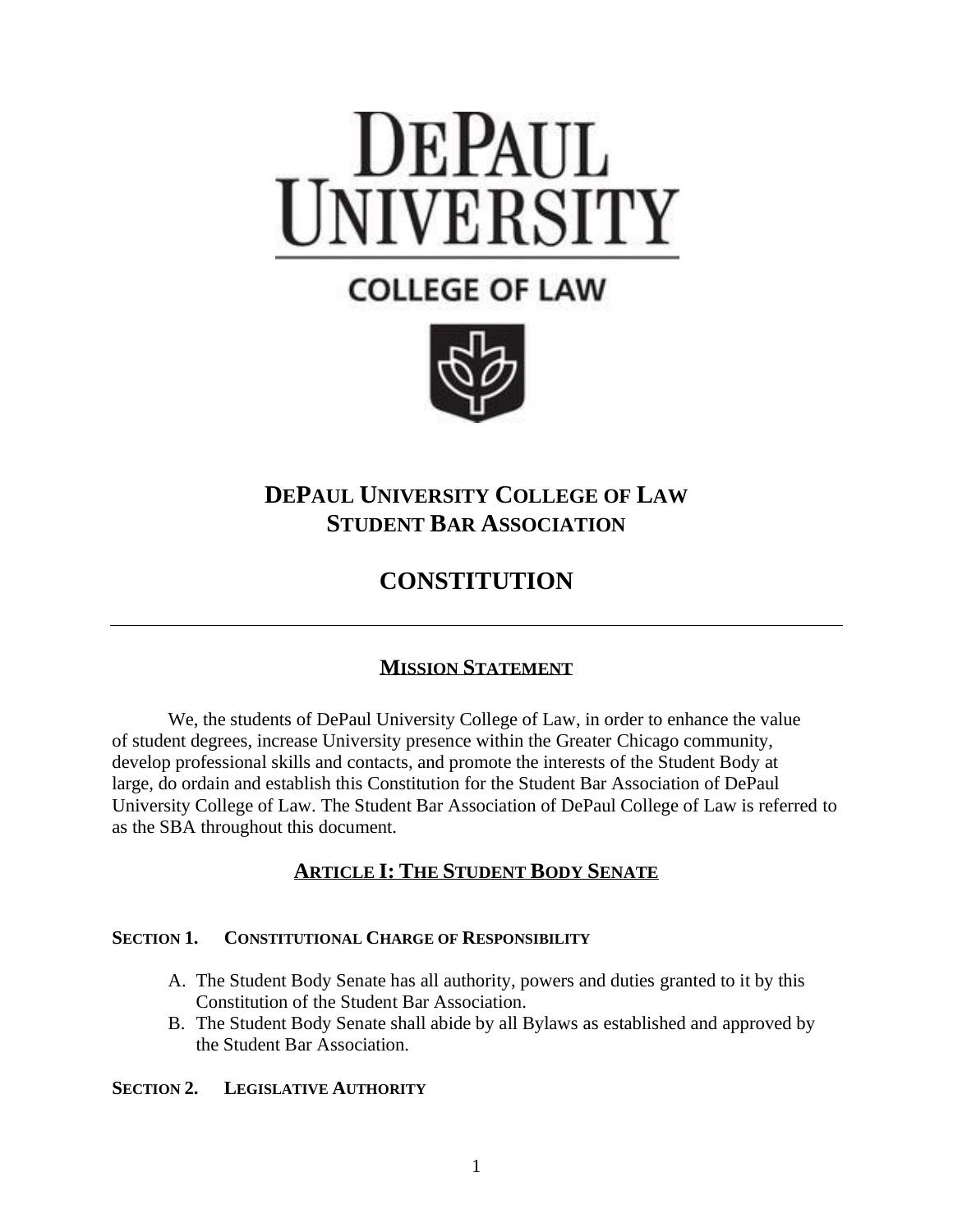- A. The Student Body Senate shall have power To faithfully represent student views and promote student interests to the administration, faculty, alumni and surrounding community in consideration of issues involving academic, social, administrative and community affairs.
- B. To establish, execute and regulate any program which it deems necessary through the appropriate officers, departments, board, committees, commissions, clubs or organizations directly recognized by and funded by the Student Bar Association.
- C. To establish and enact legislative codes and rules of public governance and finances.

### **SECTION 3. MEMBERSHIP**

A. The Student Body Senate shall consist of the following:

- i. The Speaker of the Senate; (hereinafter "Speaker")
- ii. Four (4) 1L Senators consisting of two (2) Senators from each daytime section;
	- a. The Speaker shall speak to each 1L Section and explain what responsibilities the Senator position entails within the first week of classes;
	- b. The Speaker shall conduct elections for the 1L Senators within two weeks of the beginning of the new academic school year;
- iii. Six (6) 2L Senators;
- iv. Six (6) 3L Senators;
- v. Four (4) Part-Time/Evening Senators, consisting of the 1L evening Senator, 2Ls, 3Ls, and 4L part-time students.
- B. The requirements of the Speaker shall consist of the following:
	- i. The Speaker must be a 3L or 4L;
	- ii. The Speaker shall be elected from the pool of 3L and 4L Senators;
	- iii. The Speaker must have indicated his or her intention to run for Speaker on his or her petition for the Student Body Senate;
	- iv. The Speaker shall be elected by a general vote of the elected Senators at the first meeting of the Student Body Senate; The Speaker shall have his or her Senator position replaced by the runner-up for the 3L or 4L Senator position, depending on which is necessary.
		- a. In the event that a runner-up is unavailable, a special election shall be held.
		- b. The Elections Committee will administer the special election.
- C. Upon being elected, the Speaker shall resign from any Executive Board Position that the Speaker holds in any registered student organization.
- D. The general duties of the Speaker of the Senate shall consist of the following:
	- i. Chair and moderate all General Meetings of the Student Body Senate;
	- ii. Ensure that each committee is staffed;
	- iii. Serve as a voting member of the Executive Branch;
- E. The general duties of each Senator shall consist of the following:
	- i. Make decisions and vote in a manner consistent with the best interests of the Student Body;
	- ii. Serve on at least two (2) legislative committees;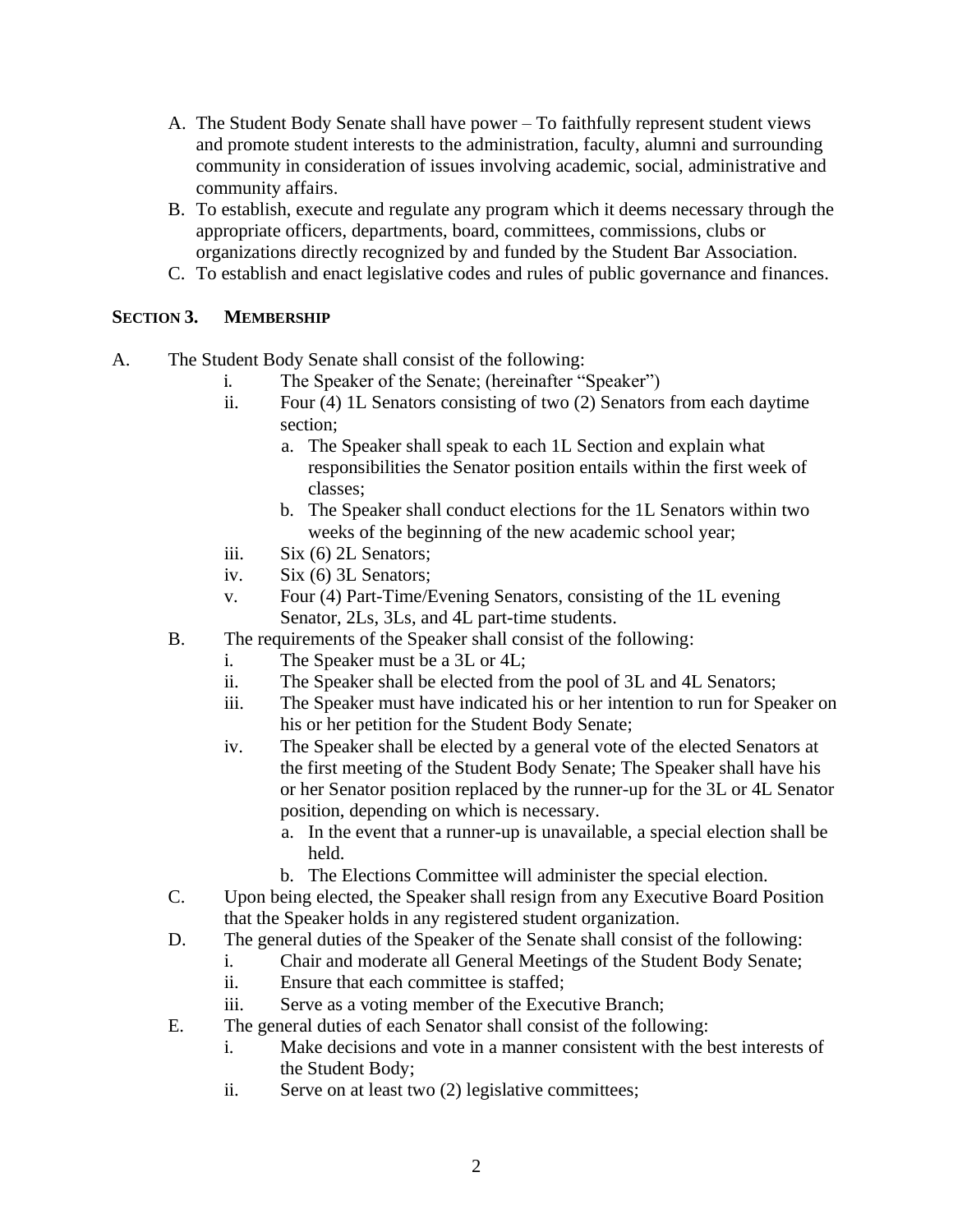- iii. If elected, serve as Chairperson of no more than one (1) committee;
- iv. Have one (1) vote on all matters to be decided by the Student Body Senate;
- v. Attend all General Student Body Senate meetings;
- vi. Attend the regularly scheduled meetings for the committee to which he or she was elected or joined;
- vii. Fulfill all duties as stated in the SBA Constitution and Bylaws.

### **SECTION 4. MEETINGS**

- A. A General Meeting shall be held at least once a month and be open to the entire Student Body.
	- i. All Senators, including Committee Chairs, must attend this meeting.
		- a. Any Senator who incurs more than one (1) unexcused absence throughout the academic year shall have their membership reconsidered by the Executive Branch.
			- 1. An unexcused absence will be left to the discretion of the Speaker.
	- ii. A representative from the Executive Branch other than the Speaker must also be in attendance.
	- iii. The first General Meeting shall be held within one (1) week after election results are released.
		- a. At the first General Meeting the election of the Speaker shall take place.
		- b. At the first General Meeting the election of the Committee Chairs shall take place.
			- 1. Each committee shall elect Chairs internally.
			- 2. Committees that fail to elect a Chair shall have the Speaker appoint the Chair.
		- c. At the first General Meeting the appointment of Senators to the Judicial Selection Committee shall take place.
- B. At least once per semester the Speaker shall meet with all standing Student Body Senate Committee Chairs.
- C. The Speaker shall organize a monthly meeting with the Dean.
	- i. The Speaker shall organize the date of the meetings at the beginning of the academic school year;
	- ii. Each Senator is required to attend a minimum of one (1) meeting with the Dean during the academic year;
	- iii. At least four (4) Senators shall be present at these meetings in addition to the Speaker;
	- iv. The Council that consists of these Senators shall be titled the Student's Advisory Council;
	- v. The Senators will inform the Speaker of their availability to attend these meetings;
	- vi. The Speaker will decide which Senators will attend which Dean meetings;
	- vii. This Council will consist of members as listed in the Bylaws.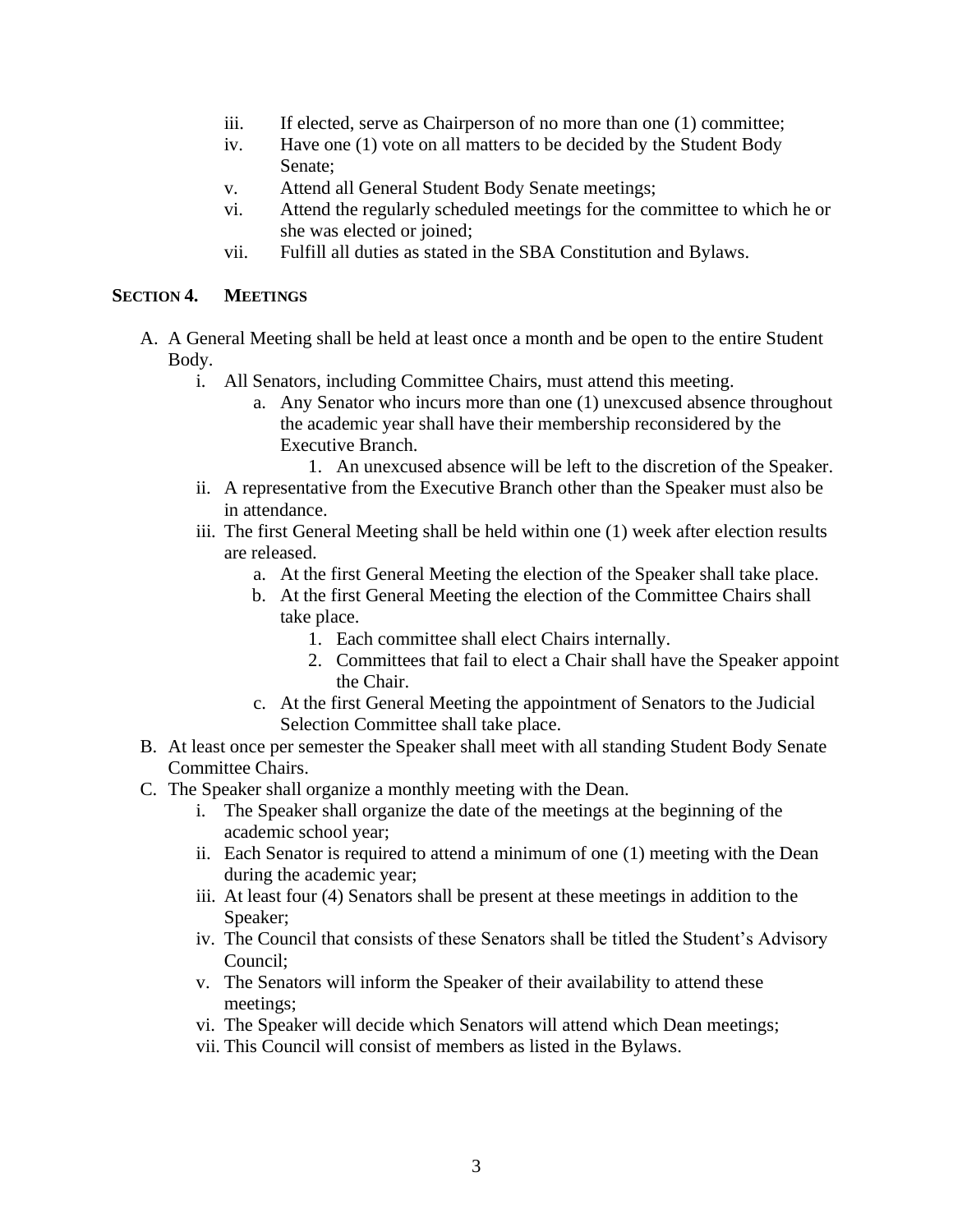### **SECTION 5. GENERAL PROCEDURES**

- A. A quorum of fifty per cent (50%) plus one (1) of the Student Body Senate shall be required to conduct voting business at any meeting
- B. The Student Body Senate shall conduct all business pursuant to an agenda distributed to Senators by the Speaker of the Senate no later than three (3) days prior to each meetings of the Student Body Senate. Any voting matter not on the agenda shall only be considered upon approval of a majority of Senators present and voting. Agenda items may be submitted by any Senator to the Speaker no later than five (5) days prior to the scheduled meeting.
- C. All General Student Body Senate meetings shall conduct business through Robert's Rules of Order.
- D. The Student Body Senate shall require proposed actions and resolutions to be submitted in prescribed form prior to a meeting.
- E. The Student Body Senate may refer any resolution or bylaw to the General Student Body by means of referendum. The decision of the Members shall bind the full Student Body Senate.

### **SECTION 6. CENSURE**

- A. A Senator may be censured for acts or omissions harmful to the effective operation of the SBA when, in the sound judgment of the Student Body Senate, those acts and omissions do not rise to the level of an impeachable offense.
- B. A censure resolution may be presented by any Student Body Senator. The resolution shall state the complained of offense with specificity.
- C. A censure resolution shall be adopted by a simple majority vote of Senators present and voting.
- D. An adopted censure motion may be recognized anytime two-thirds of the Senators present and voting vote to reconsider it.

### **SECTION 7. SUBSTITUTE CHAIRMANSHIP**

- A. If the Speaker cannot attend a meeting, the Speaker shall appoint a Senator to lead the meeting.
- B. If the Speaker cannot hold his or her chair, a new Speaker will be elected by a general vote of the Student Body Senate. A special election will be held to replace the new Speaker's Senator position.

### **SECTION 8. ACCESSIBILITY**

A. Each Member of the SBA shall submit and thereby cause to be posted in a conspicuous manner such responsibilities as such Senator undertakes in his or her position, as well as telephone and email contact information for publication to the Student Body.

### **SECTION 9. MEETING HISTORY**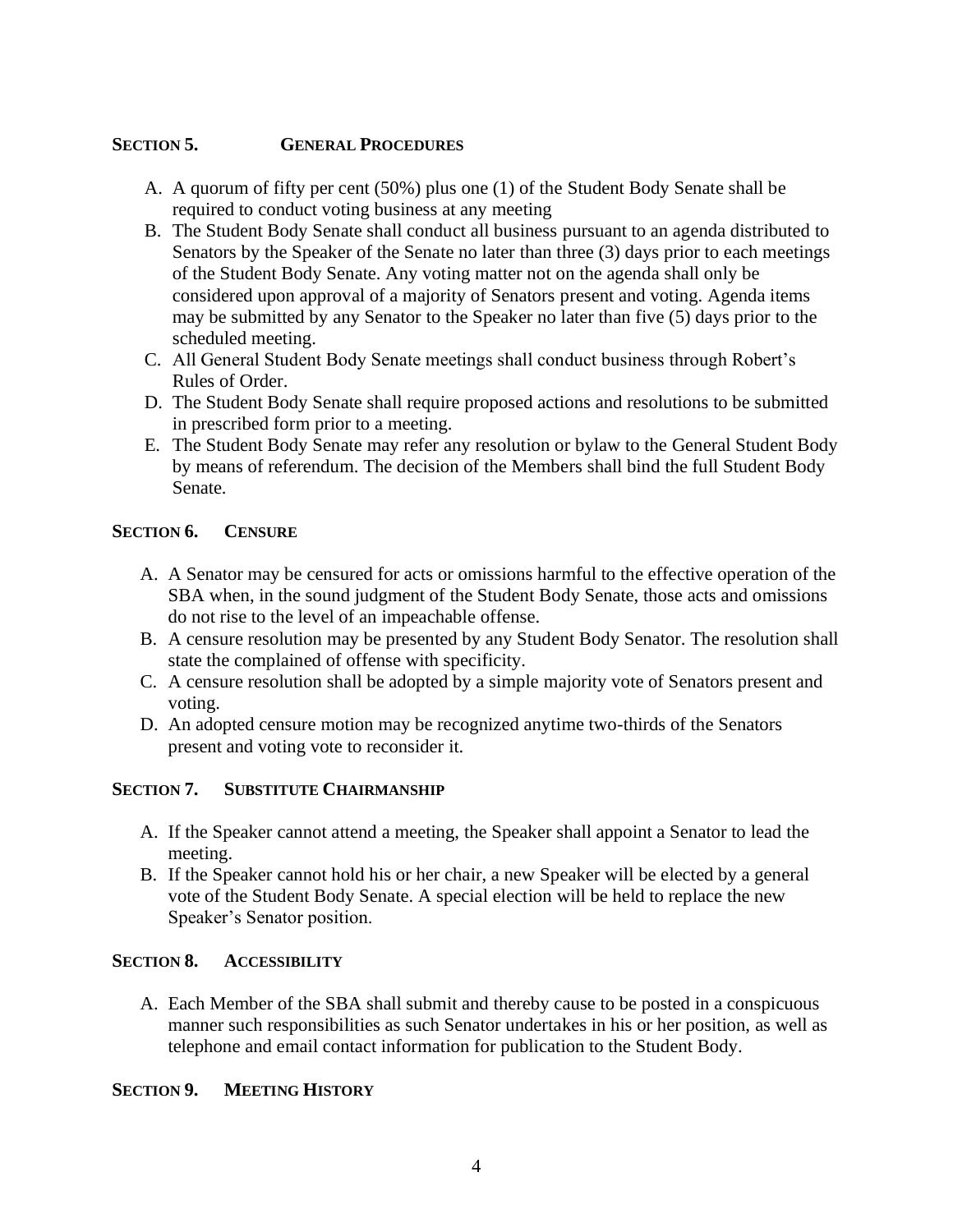A. SBA General Meeting minutes Notes shall be documented and preserved by SBA Executive Branch and made available to the student body.

### **SECTION 10. IMPEACHMENT**

- A. The Student Body Senate shall have the sole power to impeach and try all SBA Members.
- B. A Member shall be subject to removal from office if the Member commits gross nonfeasance, misfeasance or malfeasance that impinges upon or harms the effective operation of the SBA. Such conduct shall include, but is not limited to, absence from an excessive number of Student Body Senate or committee meetings, failure of a chair to call committee meetings and failure to perform activities prescribed for the Member in the Constitution and Bylaws.
- C. Any Member can bring a Bill of Impeachment to the Student Body Senate. The Bill shall describe the complained of offense with specificity. If the complainant does not wish to be identified, the Chair of the Constitution Committee or the Speaker shall present the Bill of Impeachment.
- D. A Bill of Impeachment shall be passed by a simple majority of Members present and voting.
- E. A copy of the passed Bill of Impeachment shall be served on the impeached Member by hand or by e-mail to the impeached Member's last known address. Such Bill shall also be made available to all voting Members. Such service shall be made at least seven (7) days before the trial.
- F. The impeached Member shall have full access to all materials and documents necessary to prepare his or her defense. The trial of an impeached Member shall take place at the next regular meeting after the impeachment. The trial shall take priority over all other business of the Student Body Senate. Neither the impeached Member, nor the Member who presented the Bill of Impeachment, shall hold his or her chair during the trial. Witnesses may be called by both the impeached Member and the Member who presented the Bill of Impeachment. All Members shall have the right to speak at least once on the matter and to address questions to the impeached Member and to the witnesses.
- G. The impeached Member shall not vote on his or her conviction. The impeached Member shall be convicted upon a two-thirds majority vote of those present and voting; so long as such majority is also a simple majority of all Members of the Student Body Senate, not counting the impeached Member.
- H. The penalty shall be limited to removal from office and barring the Member from holding any office for the remainder of the Student Body Senate's term.
- I. Any Member dismissed or suspended by the University shall be automatically removed from their SBA position.
- J. Any impeached Member shall have right to appeal his or her impeachment to the Student Body Senate should any new or previously unpresented information come to light, but may only do so until the end of the current school year.
- K. The President shall appoint a replacement for the impeached Member if necessary, who will be confirmed or blocked by the Executive Board.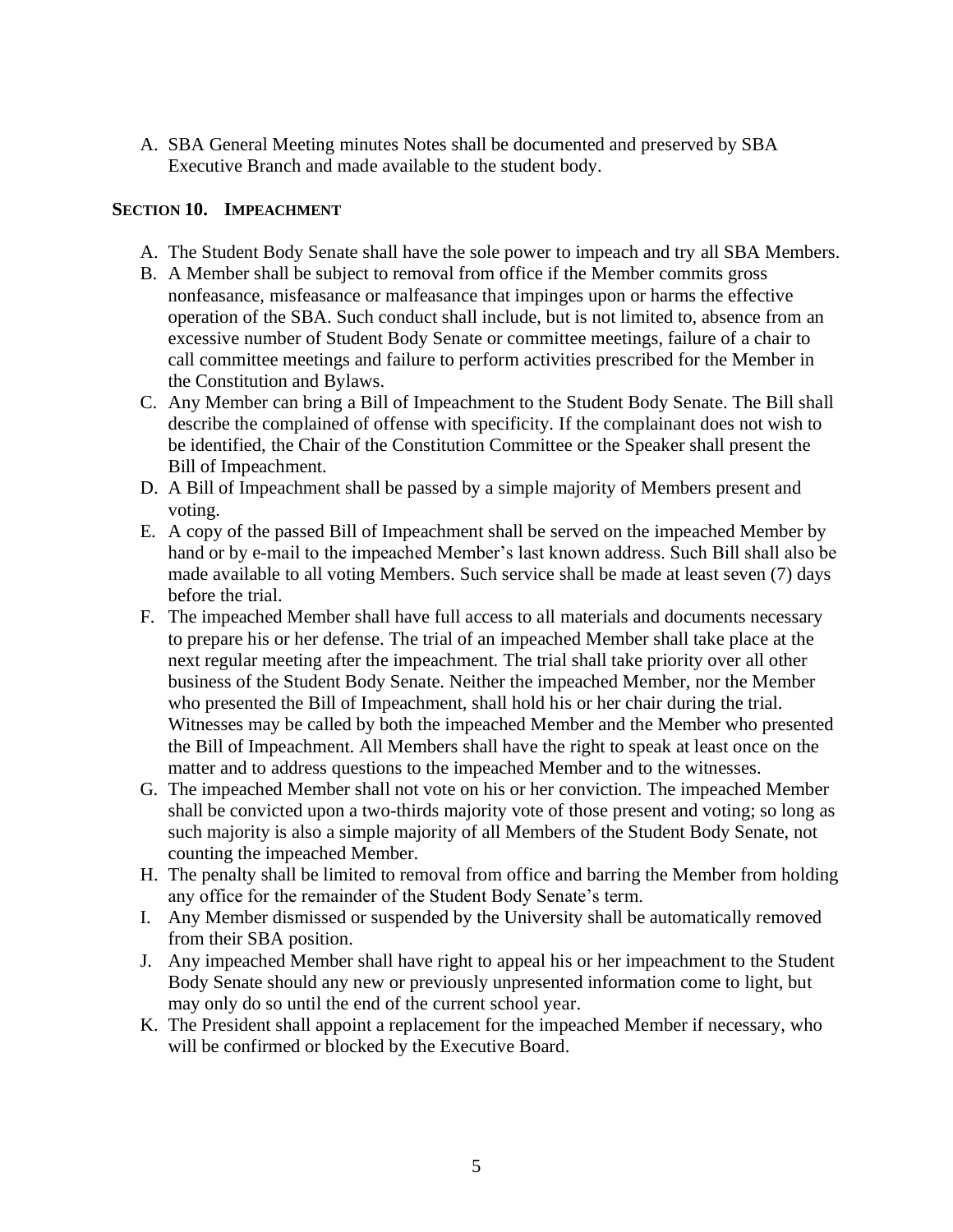### **SECTION 11. Committees and Purpose**

A. The Student Body Senate shall have a series of Legislative committees. The purpose of the committees is to improve the Student Body and DePaul University College of Law through focused committees on core student issues.

### **SECTION 12. COMMITTEES**

- A. The Student Body Senate shall have the following standing committees:
	- i. Bar (ABA/CBA) Committee
	- ii. Law Career Services Committee
	- iii. Community Service Committee
	- iv. Constitution Committee
	- v. Diversity Committee
	- vi. Faculty and Curriculum Committee
	- vii. Mentor Committee
	- viii. Mental Health Committee

### **SECTION 13. GENERAL DUTIES OF COMMITTEE MEMBERS**

- A. Each Committee Member shall:
	- i. Attend his or her regularly scheduled committee meetings;
	- ii. Attend the regularly scheduled SBA meetings;
	- iii. Perform the duties required by the committee upon which he or she serves;
	- iv. Follow all duties as stated in the Bylaws.
- B. The Chair of each Committee shall:
	- i. Be a Senator and elected by the members of that Committee
	- ii. Serve as the Committee Chair of a maximum of one (1) Committee;
	- iii. Act as a liaison between his or her Committee and the Student Body;
	- iv. Carry out those functions as designated by the President and this Constitution;
	- v. Ensure a smooth and orderly transition to his or her successor;
	- vi. Follow all duties as stated in the Bylaws.

### **SECTION 14. COMMITTEE DUTIES**

A. Committee duties and responsibilities are designated in the Bylaws.

### **SECTION 15. LEGISLATIVE BRANCH MEMBER QUALIFICATIONS**

- A. All candidates for the position of Speaker of the Senate must not serve on the Executive Board of any other registered student organization(s).
- B. Upon election to the position of Speaker of the Senate, the holder of that position must vacate all other Executive Board positions which that person holds in any other registered student organization(s).
- C. All disputes over potential conflicts of interests shall be settled by the Executive Board.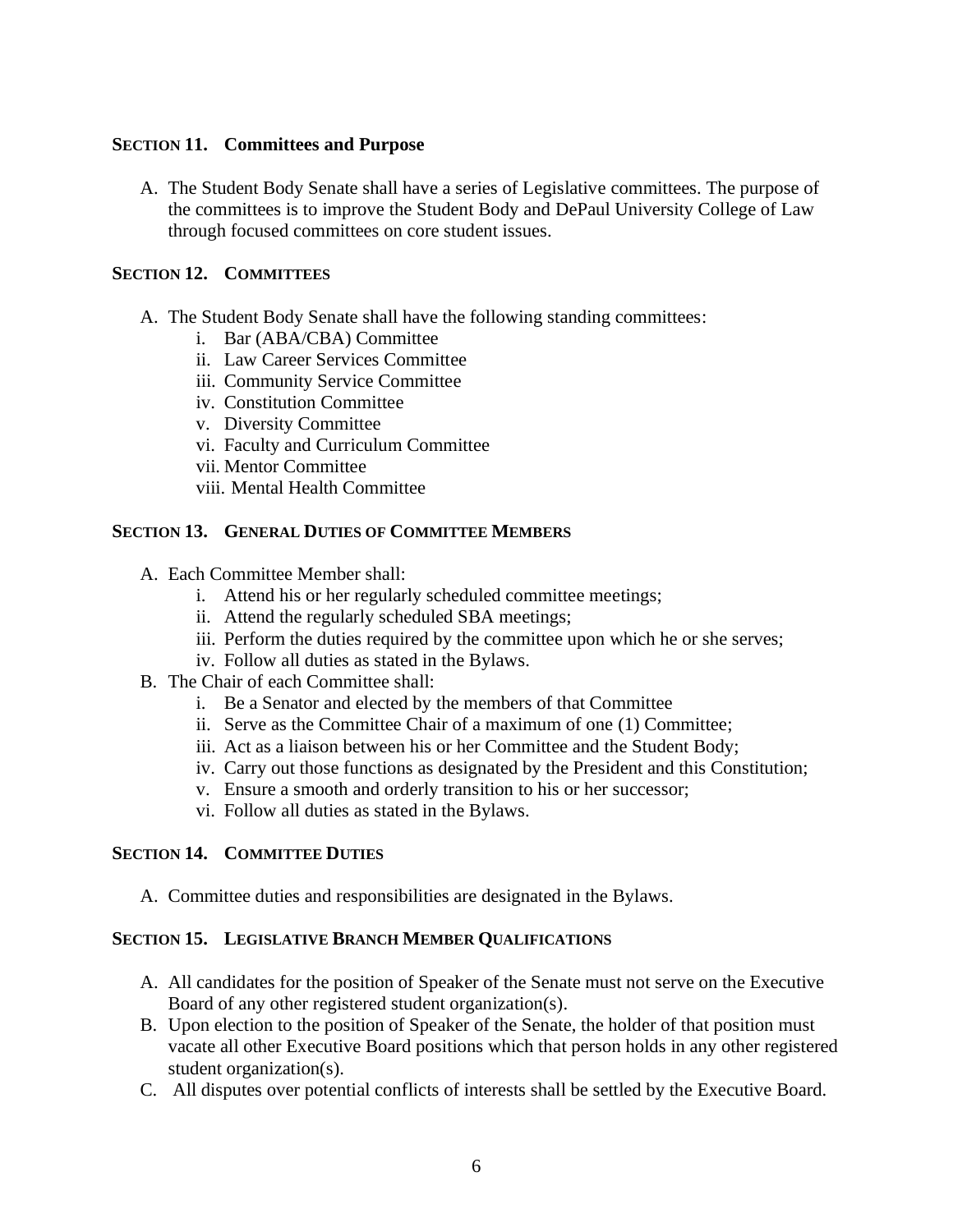### ARTICLE II: EXECUTIVE BRANCH

### **SECTION 1. THE PRESIDENT**

- A. The President shall:
	- i. Be a 3L or 4L graduating in May;
	- ii. Act as the presiding officer of the SBA;
	- iii. Act as a voting Member and presiding officer of the SBA Executive Branch;
	- iv. Coordinate the activities of the SBA;
	- v. Be the primary liaison of the SBA to the faculty, the administration, the Board of Trustees and any other association or group within the school, except as otherwise provided in this Constitution;
	- vi. Allocate duties and responsibilities to other Members of the SBA beyond those provided in this Constitution;
	- vii. Serve on the Budget Committee;
	- viii. Have the discretion to appoint a Chief of Staff with confirmation of the Executive Branch;
		- ix. Attend other conferences of the ABA Law Student Division at the expense of the SBA;
		- x. Have the primary power to interpret this Constitution and By-Laws of the SBA, subject to override by appeal and decision by the SBA Student Body Senate.
		- xi. Act as the representative of the full SBA in all matters not otherwise detailed herein, except in such cases in which he or she designates a proxy from within the ranks of the SBA;
		- xii. The President shall be responsible for registration of the organization every year by the coordinating deadline set by the Office of Student Involvement (OSI) through DeHub, or any student organization database as directed by OSI.
	- xiii. Ensure a smooth and orderly transition for his or her successor.

### **SECTION 2. The Vice President**

- A. The Vice President shall:
	- i. Be a currently enrolled student as determined by the College of Law requirements;
	- ii. Act as a voting Member of the SBA Executive Branch;
	- iii. Serve on the Budget Committee with the President and Treasurer;
	- iv. Assist the President in the performance of his or her duties and serve in the capacity of the President in his or her absence;
	- v. Act as Election Commissioner and be responsible for orderly Student Bar Association student elections in the Fall and Spring, unless he or she is running for any elected position, in which case the President shall appoint an Election Commissioner from the SBA or from the Student Body at large;
	- vi. Ensure a smooth and orderly transition for his or her successor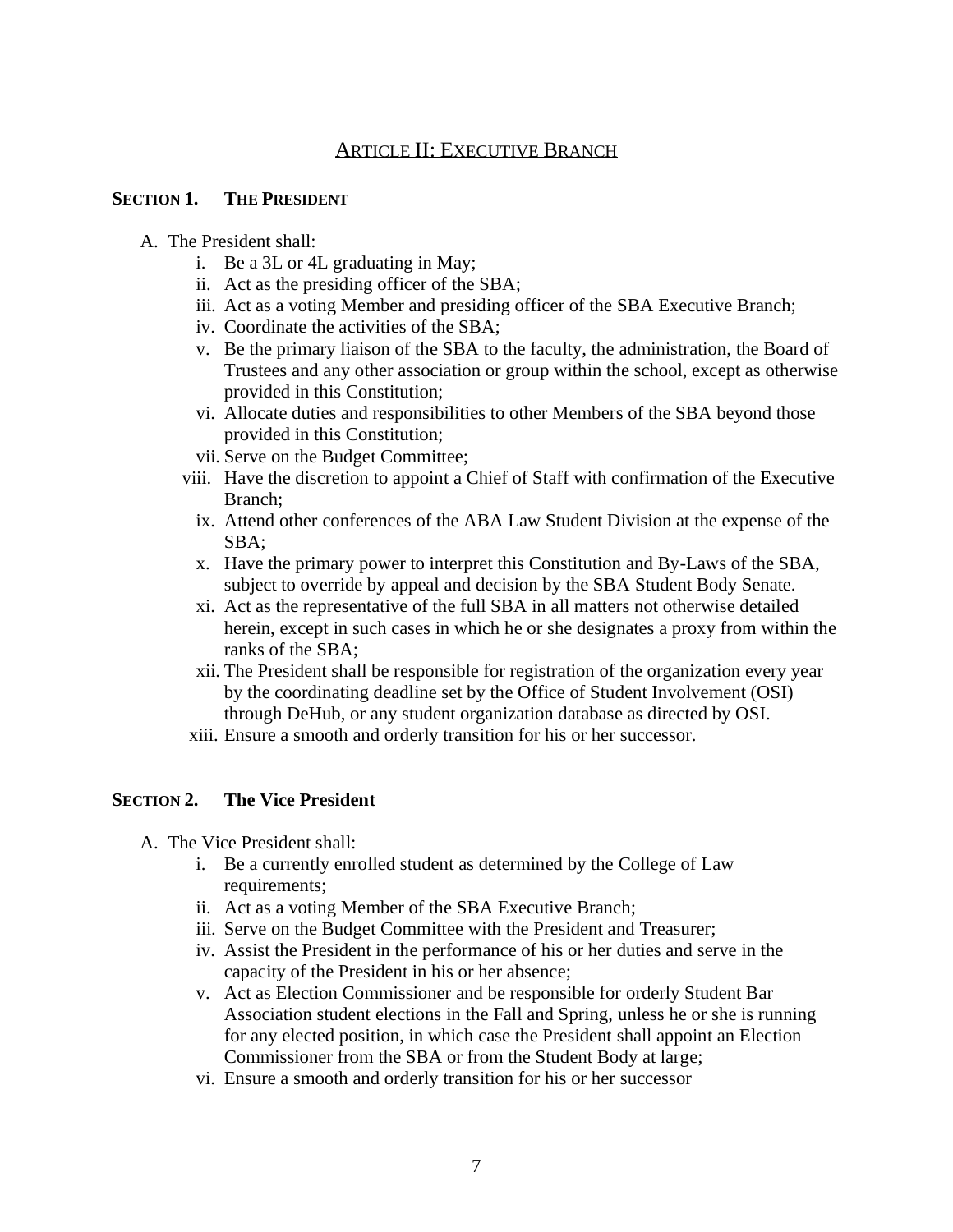### **SECTION 3. The Secretary**

- A. The Secretary shall:
	- i. Act as a voting Member of the SBA Executive Branch;
	- ii. Take and record the minutes of each Executive Meeting, and General Meeting of the SBA;
	- iii. Be responsible for the correspondence of the SBA;
	- iv. Ensure a smooth and orderly transition for his or her successor.

### **SECTION 4. The Treasurer**

- A. The Treasurer shall:
	- i. Act as a voting Member of the SBA Executive Branch;
	- ii. Chair the Budget Committee;
	- iii. Meet with the Budget Committee to determine organization allocation recommendations for presentation to and majority vote approval of the Budget Committee;
	- iv. Maintain a budget based on revenues and expenditures of the SBA;
	- v. Publish budget to the student body;
	- vi. Collect and deposit all revenues of the SBA;
	- vii. Ensure a smooth and orderly transition for his or her successor.

### **SECTION 5. The Director of Events**

- A. The Director of Events shall:
	- i. Act as a voting Member of the SBA Executive Branch;
	- ii. Coordinate all events of the SBA that do not fall within the duties designated to other SBA Executive Branch Member duties;
	- iii. Coordinate with the Treasurer to maintain a budget for all social events.
	- iv. Make budget requests which abide by all provisions falling under Article IV, Section 1 of this Constitution.
	- v. Plan events that foster community and promote diversity at the DePaul University College of Law.
	- vi. Act as Chair of the Special Events Committee and ensure that such Committee meets at least one (1) time per month;
	- vii. Ensure a smooth and orderly transition for his or her successor.

### **SECTION 6. The Director of Communications**

- A. The Director of Communications shall:
	- i. Act as a voting Member of the SBA Executive Branch;
	- ii. Develop, implement, and evaluate an SBA Communications Plan to facilitate better communication between SBA, the Student Body, and the Administration.
	- iii. Manage the development, distribution, and maintenance of all print and electronic collateral including, but not limited to, newsletters, brochures, and SBA website.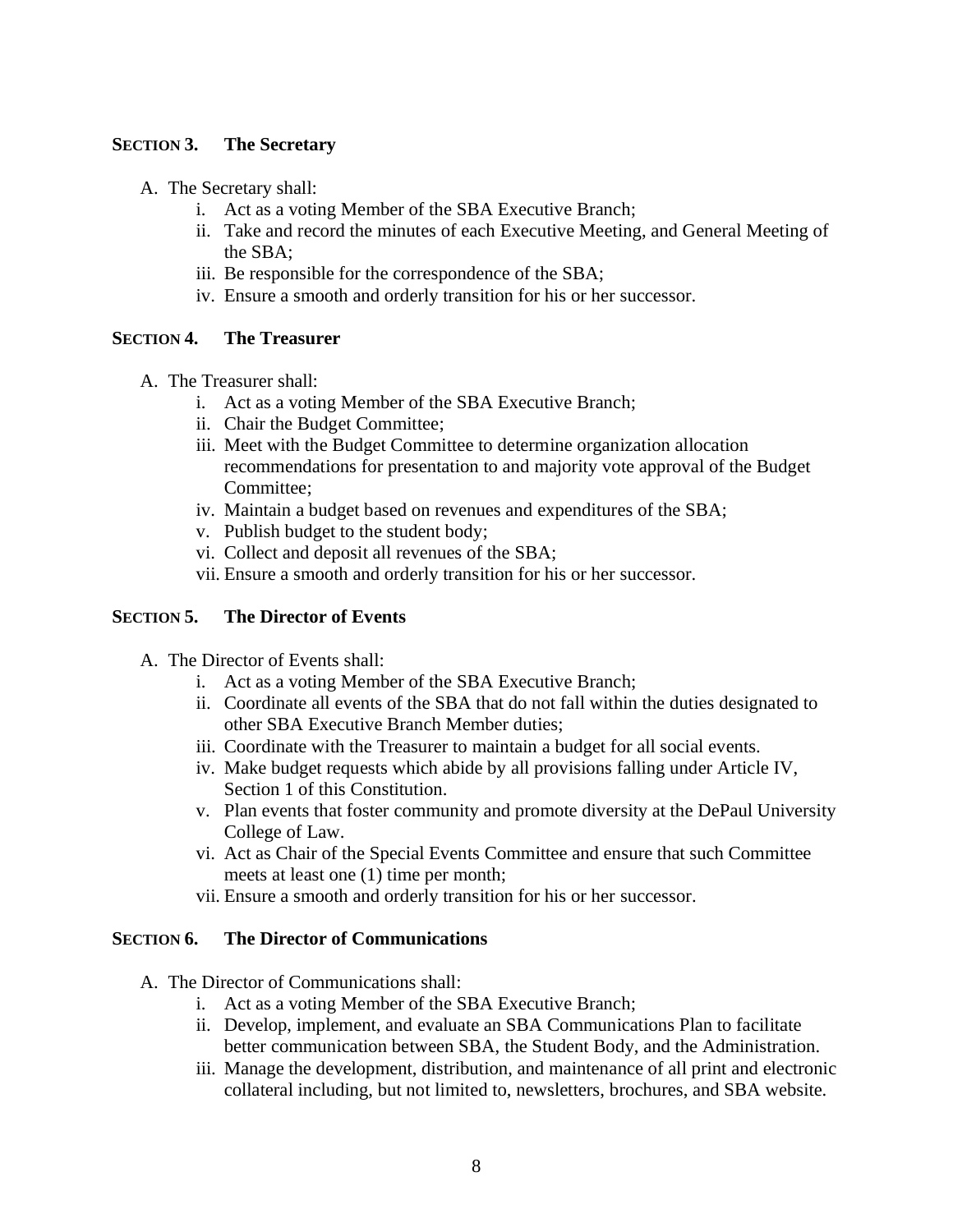- iv. Coordinate with other members of the SBA to coordinate and advertise events.
- v. Manage the physical SBA Calendar in the 2nd Floor Lounge.
- vi. Ensure a smooth and orderly transition for his or her successor.

### **SECTION 7. Chief of Staff**

- A. The Chief of Staff, if appointed, shall:
	- i. Be appointed by the President and confirmed by the elected members of the Executive Branch.
	- ii. Assist the President with his or her goals and duties in an administrative capacity as needed.

### **SECTION 8. Qualifications**

- A. Upon election to the position of President, Vice President, Speaker, and Treasurer, the holder of that position must vacate all other Executive Board positions, which that person holds, in any other registered student organization(s).
- B. All disputes over potential conflicts of interests shall be settled by the SBA Executive Board.
- C. At the time of submission of the executive board application, an executive board applicant must have a 2.5 cumulative GPA, and must be vetted and approved by the Dean of Students to be listed on the ballot.

### ARTICLE III: GOVERNANCE AND BUDGET

### **SECTION 1. Budget and Student Organizational Funding**

- A. Generally.
	- i. The SBA shall not expend or otherwise allocate funds in any manner other than by the process provided for in this Constitution and Bylaws.
	- ii. The SBA can only fund registered student organizations complying with University and College of Law policies regarding funding of events and organizations.
	- iii. Funded organizations shall expend allocated funds on items or events specifically attributed to the organization's activities.
	- iv. Carryover funds in student accounts at the end of each academic year shall be rolled over for use by the incoming board of that student organization.
- B. Semester Budgets.
	- i. The SBA shall only allocate funds for student organizations for the current semester.
	- ii. Funds may only be allocated for events and items indicated and submitted on a Budget Request Form as designated by the Budget Committee.
	- iii. The Budget Committee has discretion as to when the Budget Request Forms are due.
	- iv. All student organizations and components of the SBA are required to submit a Budget Request Form for the use of any funds generated by student fees.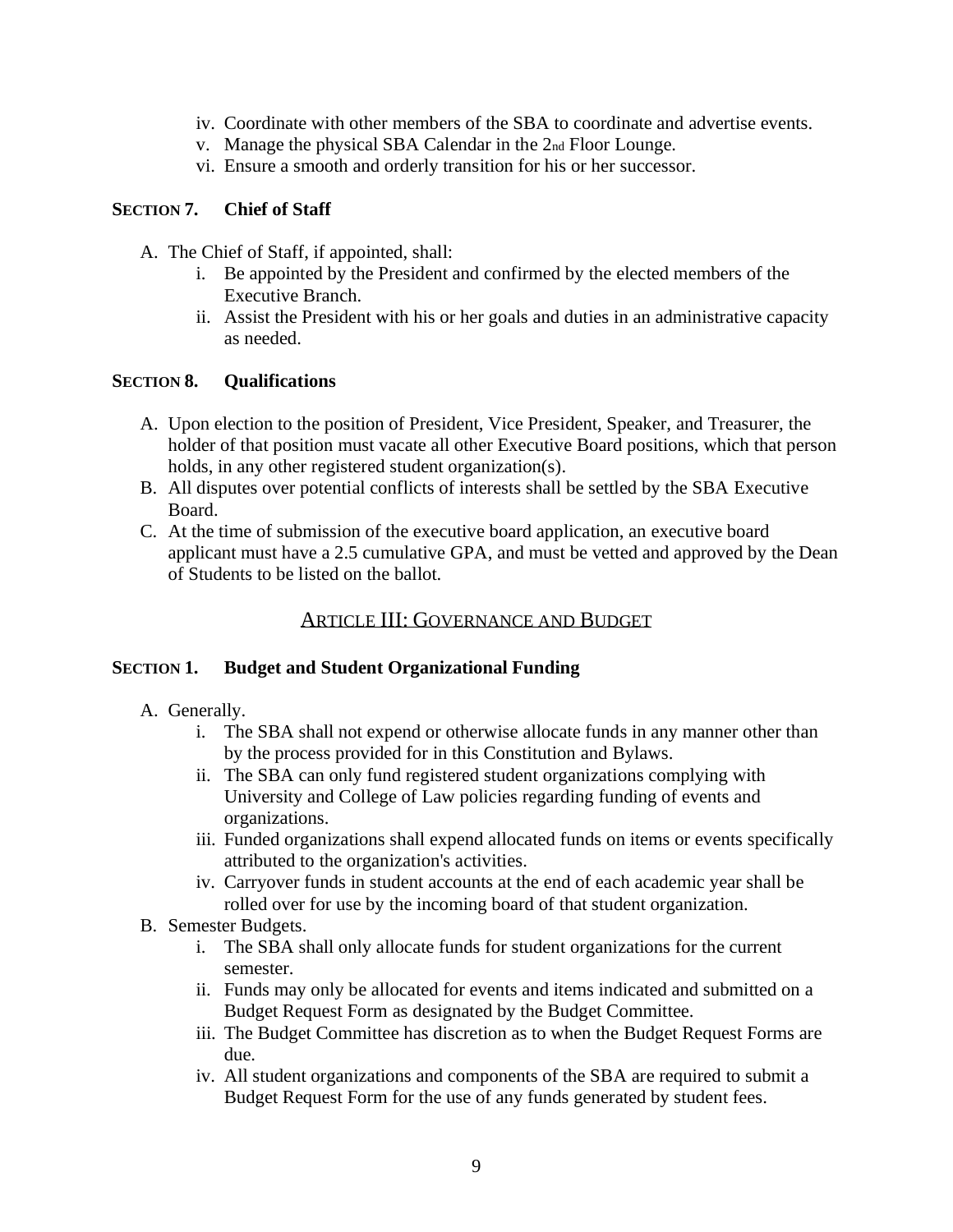- v. The Budget Committee shall provide the Budget Request Form to be used to student organizations and components of the SBA at least ten (10) days before the date in which the Budget Request Forms are due to the Budget Committee.
- vi. The Budget Committee shall be the first body to consider budget requests by student organizations and components of the SBA, which are submitted in a timely manner to the Treasurer.
- vii. Budget requests shall be submitted in the format designated by the Budget Committee and shall include minimally, the following information:
	- a. Organization's name;
	- b. Date of event and type of event (if item, type of item);
	- c. Description of event (if item, description of item);
	- d. Estimated attendance (if item, description of use);
	- e. Estimate of costs (if retroactive, include receipts);
	- f. Indication whether event or purchase is co-sponsored.
- C. Budget & Funding Allocation Approval Process.
	- i. Within five (5) days of the date in which the Budget Request Forms are due to the Budget Committee, the Budget Committee shall meet and create a budget with allocations to be presented to the Student Body Senate.
	- ii. The Budget Committee shall take into consideration when allocating funds for budgets the following:
		- a. Organization's adherence to budget request submission policies
		- b. Balance of the organization's account at the time of request
		- c. Proposed use of funds
		- d. Maximization of value to the student body
	- iii. Within fifteen (15) days of the date in which the Budget Request Forms are due to the Budget Committee, a Special Budget Meeting shall be called, upon request of the Treasurer, to present and discuss the budget allocations. The meeting shall include the Budget Committee and the Student Body Senate and must have a quorum.
	- iv. The allocations shall adhere to the approvals provided by the full Student Body Senate and shall incorporate any feedback provided by the Student Body Senate during the Special Budget Meeting.
	- v. The Student Body Senate shall approve all appropriations exceeding \$250. All appropriations less than \$250 may be approved by the Budget Committee post commentary and feedback by the Student Body Senate.
- D. Publication
	- i. Each semester after the approval of the budget by the Budget Committee, the Treasurer of the SBA shall publish the budget decision for each organization to that organization's treasurer and president.
	- ii. Each semester, no later than thirty (30) days after Treasurer has published the budget decisions to all organizations which requested funding, the Budget Committee shall publish an SBA Interim Budget Report to the entire student body. This report shall provide, at minimum, a summary of student organization funding allocations as well as all SBA expenses to-date for that semester. The Budget Committee has discretion to define the form of the Interim Budget Report.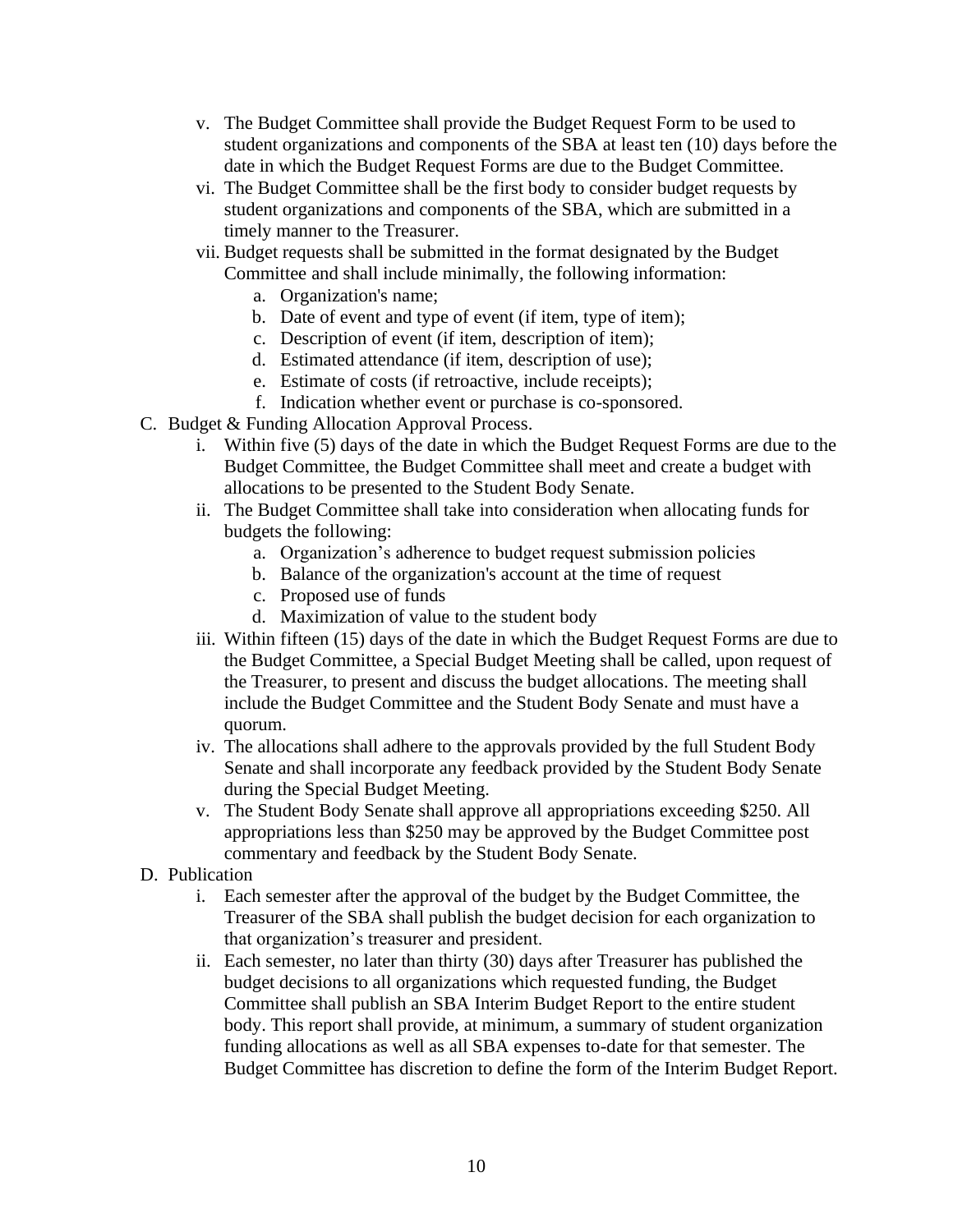- iii. Each semester, no later than ten (10) days after the conclusion of the final exam period, the Budget Committee shall publish an SBA Final Budget Report to the entire student body. This report shall provide, at minimum, a summary of student organization funding allocations as well as all SBA expenses for that semester. The Budget Committee has discretion to define the form of the Final Budget Report.
- E. Reconsideration.
	- i. The President may select a place and date, which shall not be fewer than five (5) school days nor more than ten (10) school days after the publication by the Treasurer of the budget decisions to the organizations, for a Reconsideration Meeting to consider requests for reconsiderations to the published allocations.
	- ii. The Judicial Branch shall hear all interested parties speak on the reconsideration requests and shall approve or deny such requests based on consideration of the issue.

### **SECTION 2. Distribution of Constitution**

A. The Student Bar Association shall distribute an up-to-date version of this Constitution to the entire Student Body within the first four (4) weeks of each academic year.

### ARTICLE IV: ELECTIONS

### **SECTION 1. Candidates**

- A. Qualifications
	- i. Except as otherwise provided herein, any Member of the Student Body in good academic standing may hold any position in SBA.
	- ii. All elected candidates for the position of President, Vice President, Treasurer and Speaker of the Senate, and all appointed candidates for Chief Justice and Associate Justice must not serve on the Executive Board of any other registered student organization(s).
	- iii. If the candidates elected to the position of President, Vice President, Treasurer, and Speaker of the Senate, or those candidates appointed to the position of Chief Justice and Associate Justice, hold a position on the Executive Board of any other registered student organization(s), then the holder of that position must vacate all other Executive Board positions that they might hold.
	- iv. All candidates for Executive Board must have a 2.5 GPA and must not have been subject to discipline while enrolled in the College of Law.
- B. Election Conduct
	- i. Each candidate for elected office shall submit a petition with student signatures in order to stand for election and have his or her name appear on the ballot. The number of signatures required shall depend upon the position sought.
		- a. Candidates for the following offices must submit petitions consisting of 50 or more student signatures:
			- 1. President
			- 2. Vice President
			- 3. Treasurer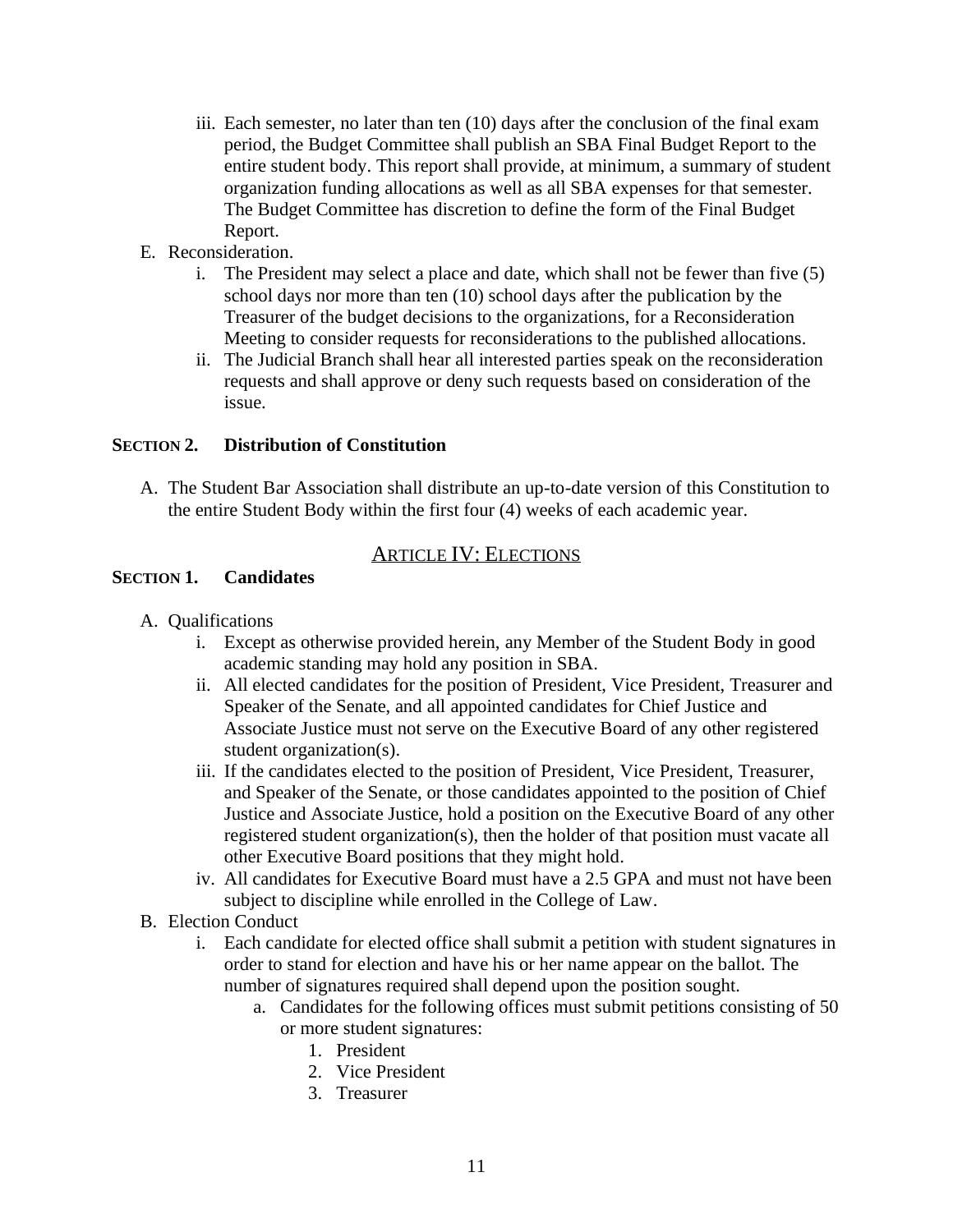- 4. Secretary
- 5. Director of Events
- 6. Director of Communication
- b. Candidates for all 2L, 3L, and 4L Senate Positions must submit petitions consisting of 25 or more student signatures.
- c. Any Senate Candidate with the intention of running for Speaker must gather 50 or more student signatures.
- ii. The Election Committee will review all submitted petitions for candidacy.
- iii. If a Candidate fails to meet the deadline for turning in a petition, he or she will be ineligible to be on the ballot.
- iv. If a candidate submits an incomplete or irregular petition, he or she will be notified by the Election Committee and be given until the end of the next business day at 6:00p.m. to fix the problem.
- v. If the candidate fails to meet the deadline for resubmission or submits a fraudulent petition by the new deadline of 6:00p.m. of the following business day, they will be ineligible to be on the ballot.
- vi. No candidate or their agent may 1) actively campaign near polls, 2) solicit or post endorsements from the DePaul College of Law community, staff, or student organization, 3) knowingly or recklessly make false statements concerning themselves or another candidate, 4) destroy or remove another candidates campaign materials, 5) violate a provision of the DePaul College of Law honor code.
- vii. All prospective candidates must attend a meeting scheduled by the Election Committee in which all campaign rules are discussed. If the Candidate cannot attend one of the two meetings, they must schedule a separate meeting with the Election Committee. If the prospective Candidate fails to go to one of the scheduled meetings or meet with the Election Committee separately, they will be disqualified from being on the ballot but may still be eligible to run as a write-in candidate.
- viii. A candidate running for an elected position may not spend more than \$100 to fund his or her campaign. If a question arises of whether a candidate has exceeded this amount, the Election Committee may request the candidate's receipts.
- ix. Prospective candidates running for Executive positions (which are limited to President, Vice President, Secretary, Treasurer, Director of Events, Director of Communications, and Chief of Staff) may choose to run together as one "party" on one ticket. Should candidates choose to run together, the campaign spending limit of Article V, Section B, Clause ix shall apply.
- x. Prospective candidates running for Legislative positions (Speaker of the Senate, and all Senators) must run individually and not together with any Executive Board candidate.

### **SECTION 2. Campaign Infractions**

A. If a Candidate or other student is concerned that the election rules are not being followed by a particular Candidate, the complaining party must address their concern first with the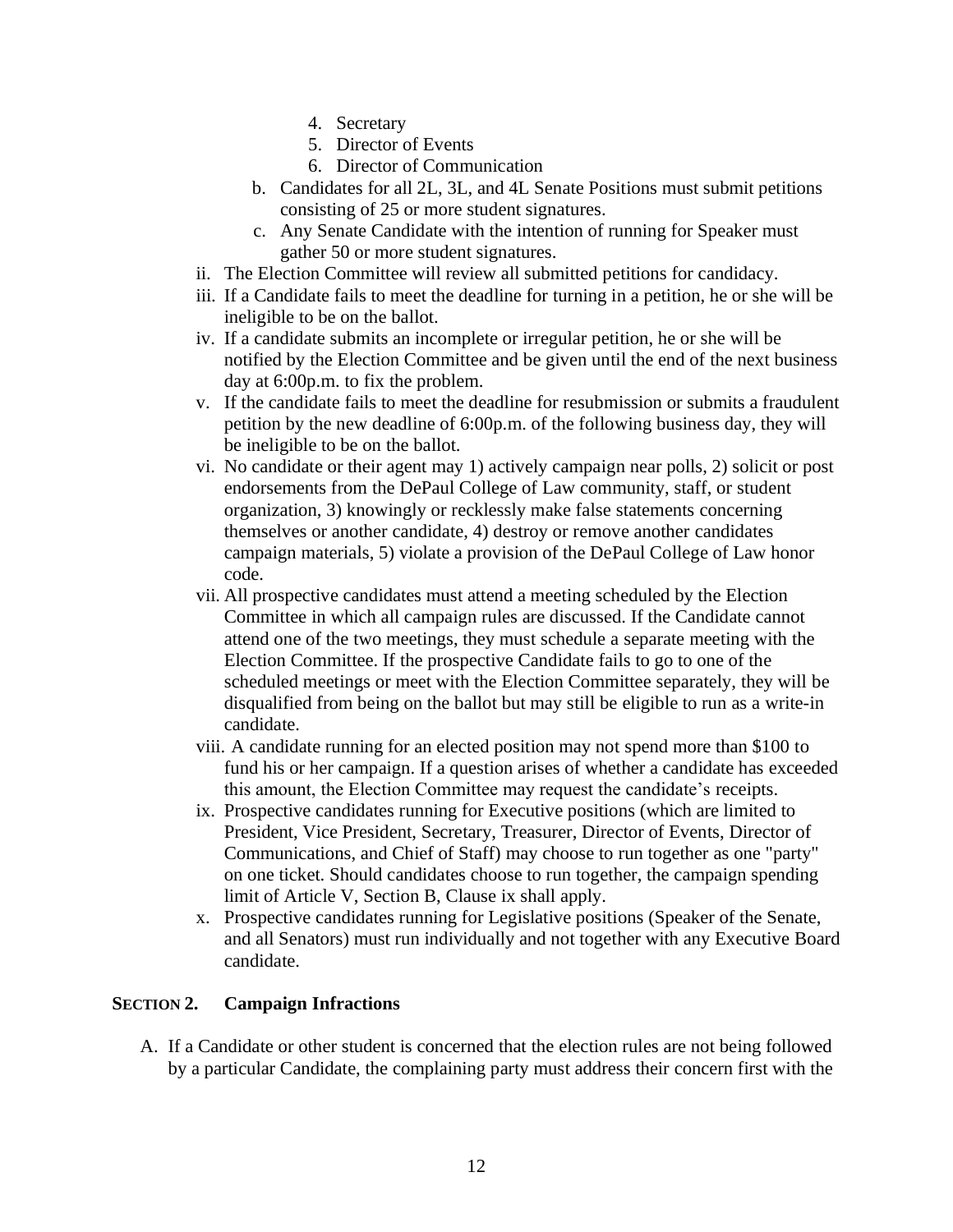Election Committee. If the matter cannot be resolved, the complaining party and the Election Committee, together, will address the matter with the SBA Executive Board.

B. No libelous or slanderous statements will be allowed during the campaign. If the Election Committee is made aware of such statements, the election committee will ask the offending party to discontinue such conduct. Persistence in such statements may result in disqualification.

### **SECTION 3. The Election Committee**

- A. The Election Committee shall consist of the President and Vice President. Should anyone on the Election Committee be an active candidate for an elected position they are unable to serve as Election Commissioner, and the remaining eligible members of the Committee shall fill his or her empty seat with a 3L member of the SBA who is not running for office.
- B. The Election Committee shall:
	- i. Post notices in conspicuous locations throughout the law school notifying students as to when petitions are available and to where they should be submitted;
	- ii. Select a day that campaigning will begin. No public campaigning will be allowed before that day;
	- iii. Prepare ballots listing the names of the eligible candidates and providing for write-in candidates for all positions;
	- iv. Promulgate rules concerning campaign practices subject to a majority vote by the Student Body Senate;
	- v. Post notices of the election in conspicuous locations throughout the school three (3) weeks prior to the holding of elections;
	- vi. Post notices of the campaign rules in conspicuous locations throughout the school three (3) weeks prior to the holding of the election;
	- vii. Ensure that elections are held at a special polling place and by secret ballot.
	- viii. Declare the results of the election. Those gaining a plurality/majority of votes at such elections shall be declared elected;
	- ix. Post the results of the election in conspicuous locations throughout the law school.
	- x. Submit the list of candidates for all Executive Board positions to the Dean of Students for independent verification that they meet the requirements as specified in this Constitution.

### **SECTION 4. Ties**

A. In the event of a tie, the Election Committee shall hold a run-off election to decide between the candidates involved in the tie. The candidate securing a majority of the votes of those voting shall be declared elected.

### **SECTION 5. Term**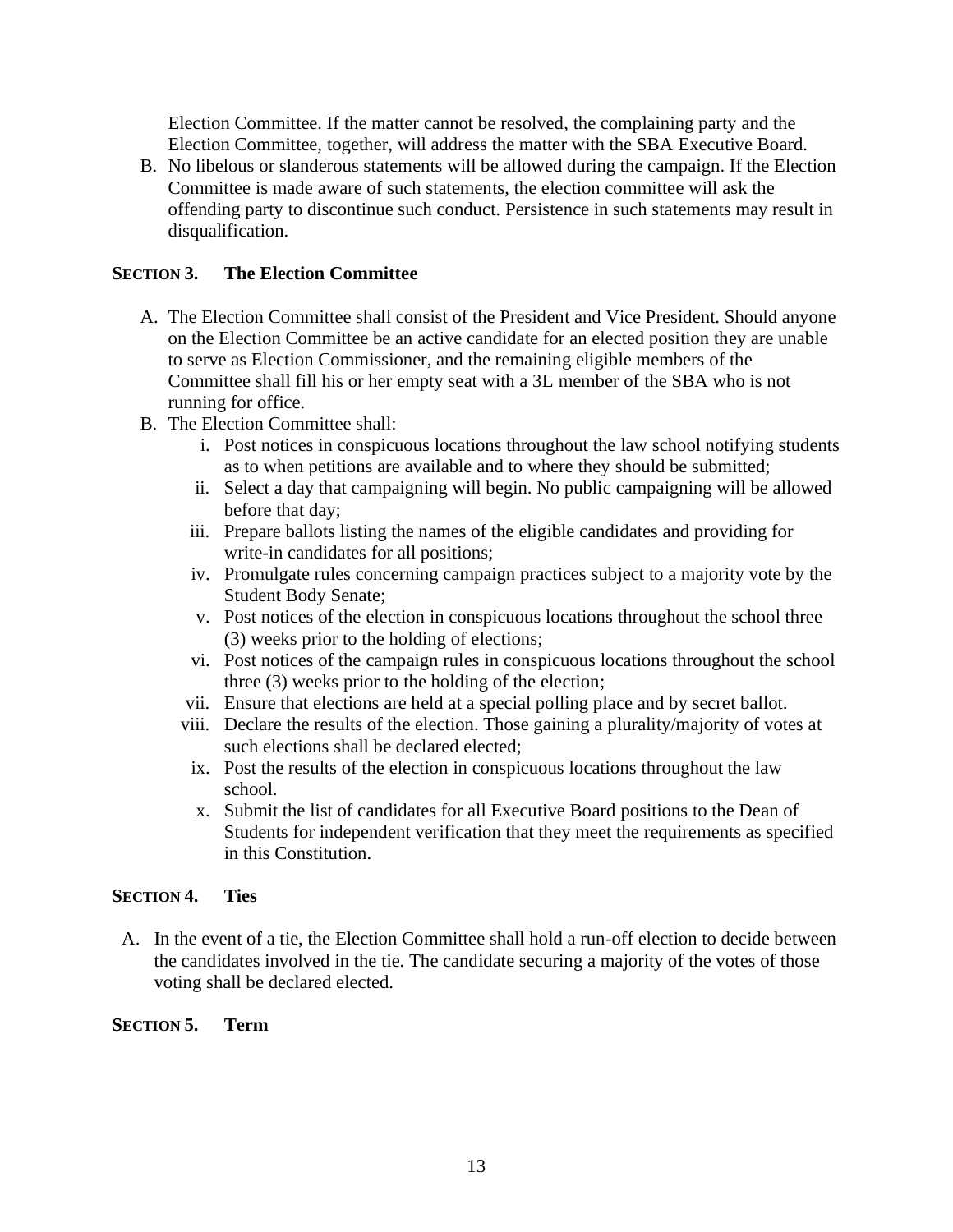A. Newly elected Members shall take office at the first full meeting following the publication of election results. The first full meeting following the publication of election results will take place within 10 days after the election results are released.

### **SECTION 6. Counting and Tallying Votes**

- A. Upon receiving the ballots, the Election Committee and a supervising faculty member shall count the votes for each candidate in each position twice.
- B. A tally of the votes received by each candidate will be kept for future review and will include:
	- i. The name of each candidate in each position, including the names of write-in candidates; and
	- ii. The number and percentage of votes each candidate received.
	- iii. A tally is defined as the total number of ballots cast and total number of votes per candidate.
- C. The names of those elected shall be published.
- D. The vote tally shall be disclosed to individuals upon request.
- E. Ballots shall be preserved the SBA Faculty Advisor until the following SBA election.
- F. Any candidate receiving a vote may request a recount of the votes following the announcement of the winners. Upon such request the SBA Faculty Advisor will be provided with the ballots and the tally, and he or she shall define the method of recount. Only one (1) recount will be permitted per election cycle.

### **SECTION 7. Voting Procedures**

- A. Voting shall take place, at minimum, between 12:00 p.m. to 1:00 p.m. and from 5:00 p.m. to 6 p.m., Monday through Thursday during the week of elections.
- B. Only votes cast in person shall be accepted.
- C. At the end of each voting day the ballot box shall be returned to a faculty member who volunteers to secure the ballot box in their office.
- D. A list of the students who cast votes shall be kept, and that list shall be compared to the number of ballots cast.

### ARTICLE VI: AMENDMENTS

### **SECTION 1. Proposing New Amendments**

- A. Any proposed amendment must come with a statement containing:
	- i. Advisory statement purpose behind the amendment
	- ii. Current wording and proposed wording
- B. Any SBA Member may propose an amendment to this Constitution.
- C. The Constitutional Committee will take such proposed amendment and discuss it amongst the committee
- D. Constitutional Committee will submit a statement consisting of the current constitutional wording and the proposed constitutional wording to the Student Body Senate.